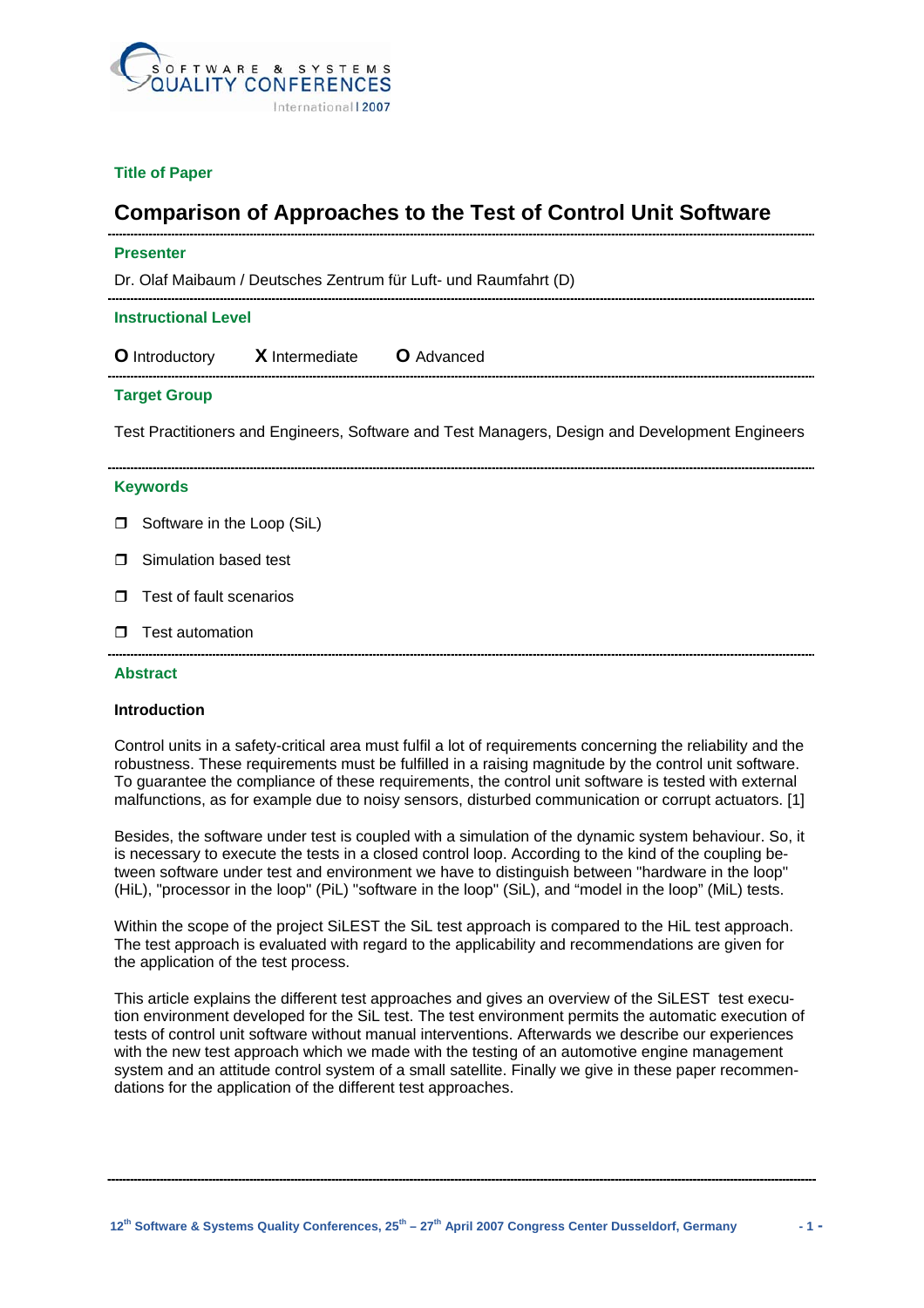

## **Test approaches**

In a HiL test the software under test is executed directly on a control unit which resembles the later used control unit. The simulation of the dynamic system behaviour is connected by the original hardware interfaces. The big disadvantages of this test approach are that the tests can be executed only at a very late development stage and that a cost-intensive real-time hardware is necessary. With this test method statements about the temporal conformity of the software under test can be met.

Within a PiL test the software to be tested is executed on a control unit which is similarly to the later used control unit. Besides, the simulation of the dynamic system behaviour is connected by alternative hardware interfaces instead of the original ones. To make these alternative interfaces available, changes are necessary, as for example in the hardware access level of the software under test. These changes cause another timing behaviour of the software under test. Without further efforts to the temporal synchronisation of the software to be tested and the simulation of the dynamic system behaviour no statements about the temporal conformity of the software under test are possible. The advantage of this test approach is that it can be applied earlier and more economically in the development than the HiL approach.

With a SiL test the control unit software under test is embedded in the simulation of the dynamic system behaviour. Through this the hardware expenses are omitted for the test of the control unit software. It is a big advantage of the SiL test approach that it is also possible to test models of the control unit software. Through this the functionalities of the control unit software can be already checked very early in the development process. Also the test of partial integrated control unit software is possible. Besides, the integration of the functionalities follows gradually through the replacement of models by software modules, until the control unit software is implemented completely. By the automation of the test execution regression tests can be executed in parallel with the development to reach a high software quality. Statements about the temporal conformity of the control unit software cannot be met with this test approach.

Within a MiL test the software under test is exchanged by a functional model of the software. This approach allows a very early test of the functionalities. The simulation environment for this approach is the same as for the SiL test. This allows a mix of the SiL and MiL test on partly integrated software.

### **SiLEST test execution environment**

To allow the SiL test without manual interventions we developed a test execution environment within the scope of the project SiLEST. This environment is suitable for the execution of software tests with the SiL test approach, and also for other test approaches like MiL, PiL, and HiL. A short introduction to the test approach is given in [2]. The test execution environment can be customised to the different requirements of the project partners from different application areas. Within the scope of SiLEST these are the areas of the automotive engineering and the space technology. For the project partners it is important that different software tools, i.e. commercial standard software as well as open-source tools, can be integrated flexibly into the test execution environment. We used within the project for example Mercury TestDirector™ or Testmaster as tools for the test case management.

The test execution environment automates all activities in the complete test process. These are:

- the access to test suites and test cases from the test management system;
- the access to the simulation components and the software under test which stand under configuration management;
- the initialisation of the simulation and the software to be tested;
- the test execution including the operation of additional test support tools;
- the automatic analysis of the test results;
- the generation of test reports;
- the archiving of the test reports safe about audit.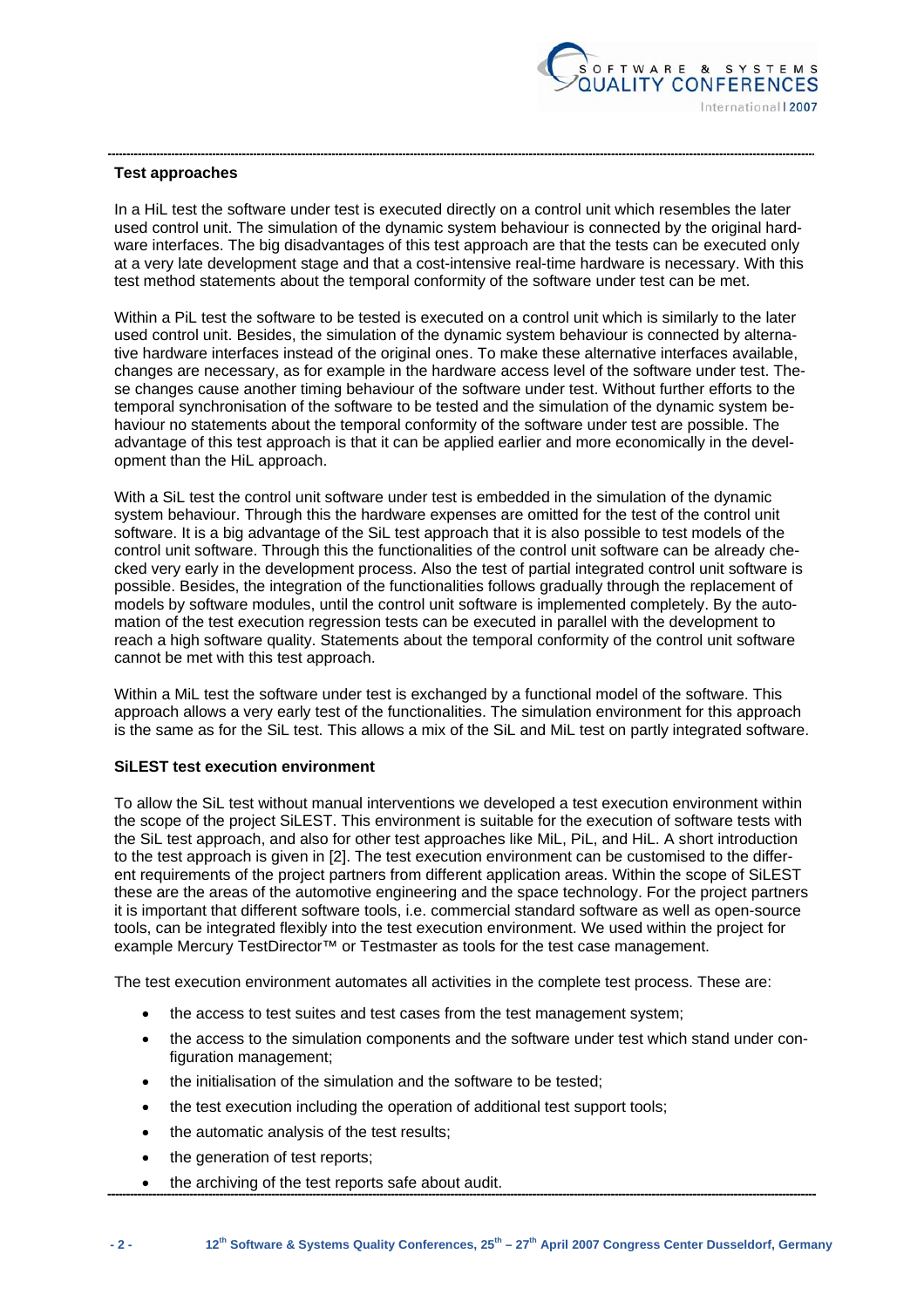

The test cases are defined in a XML format. A test case contains continuous or discrete input signals and the expected results of the test case beside general information on the test case. The test case format was described in detail in [3].

Besides, the flexibility of the test execution environment is reached by a plug-in technology for the integration of the different tools and the use of a script defining the basic test execution. If modifications in the test execution for other application domains are necessary, these can be made by changes in the script.

### **Conclusions and overview**

In the project SiLEST a test execution environment was developed for the SiL test method. Special attention was laid to the fact that also a faulty behaviour of the sensors and actuators can be simulated. This allows the assurance of the robustness of the control unit software under these faults.

To mention the advantages and disadvantages of the SiL test compared to the HiL test, the same SiL and HiL tests are executed for control unit software and are compared with each other in our presentation. The main focus of the presentation lays on the experiences made with the SiL test of the attitude control software of the BIRD micro satellite [4,5]. The test results are compared with the recorded behaviour of the satellite in space. From these experiences we give recommendations for the application of the SiL tests.

The tests carried out with the defined test execution environment up to now show the applicability early in the development process and allow an accompanying test of the model based development process. Besides, a cost reduction for the test is reached. The reasons are the re-use of test cases and simulation models and the automated execution of the tests. A concluding evaluation of the test approach can be given at the end of the project SiLEST in April 2007.

## **References**

[1] Testing the Robustness of Spacecraft Control Software. O. Maibaum. Ercim News Nr. 65. pp 17- 18. April 2006.

[2] Automated Closed-Loop Testing of Embedded Engine Control Software. S. Rebeschieß, T. Liebezeit, U. Bazarsuren. ICS Test 2006.

[3] XML Format for Automated Software-in-the-Loop Tests. T. Liebezeit, H. Schumann, S. Rebeschieß, C. Gühmann, U. Bazarsuren. ICS Test 2006.

[4] Technology Demonstration by the BIRD Mission. Brieß et. al. Erschienen in Digest of the 4th Int. Symposium of the IAA, Berlin April 7 - 11, 2003. pp. 51-54. Wissenschaft & Technik Verlag. 2003.

[5] Lessons learned from the object-oriented design of the Bird attitude control system software. O. Maibaum, Olaf, T. Terzibaschian. In 16th IFAC Symposium on automatic control in aerospace, International Federation of automatic control. Nebylov, Alexander [Hrsg.]. pp 156 – 161. St. Petersburg. 2004.

### **Biography**

Dr. Olaf Maibaum has studied computer science and business economics at the university of Hildesheim finalized with a diploma in 1996.

From 1996 till 1997 he worked as research assistant at the institute of operating systems and network communication at University of Hildesheim. From 1998 to 1999 he was employed as research assistant at the institute of operating systems and distributed systems at the Carl von Ossietzky University of Oldenburg. The research activities from 1996 till 2002 were the calculation of the worst case execution times of processes in embedded real time systems. In 2003 he obtain the PHD in